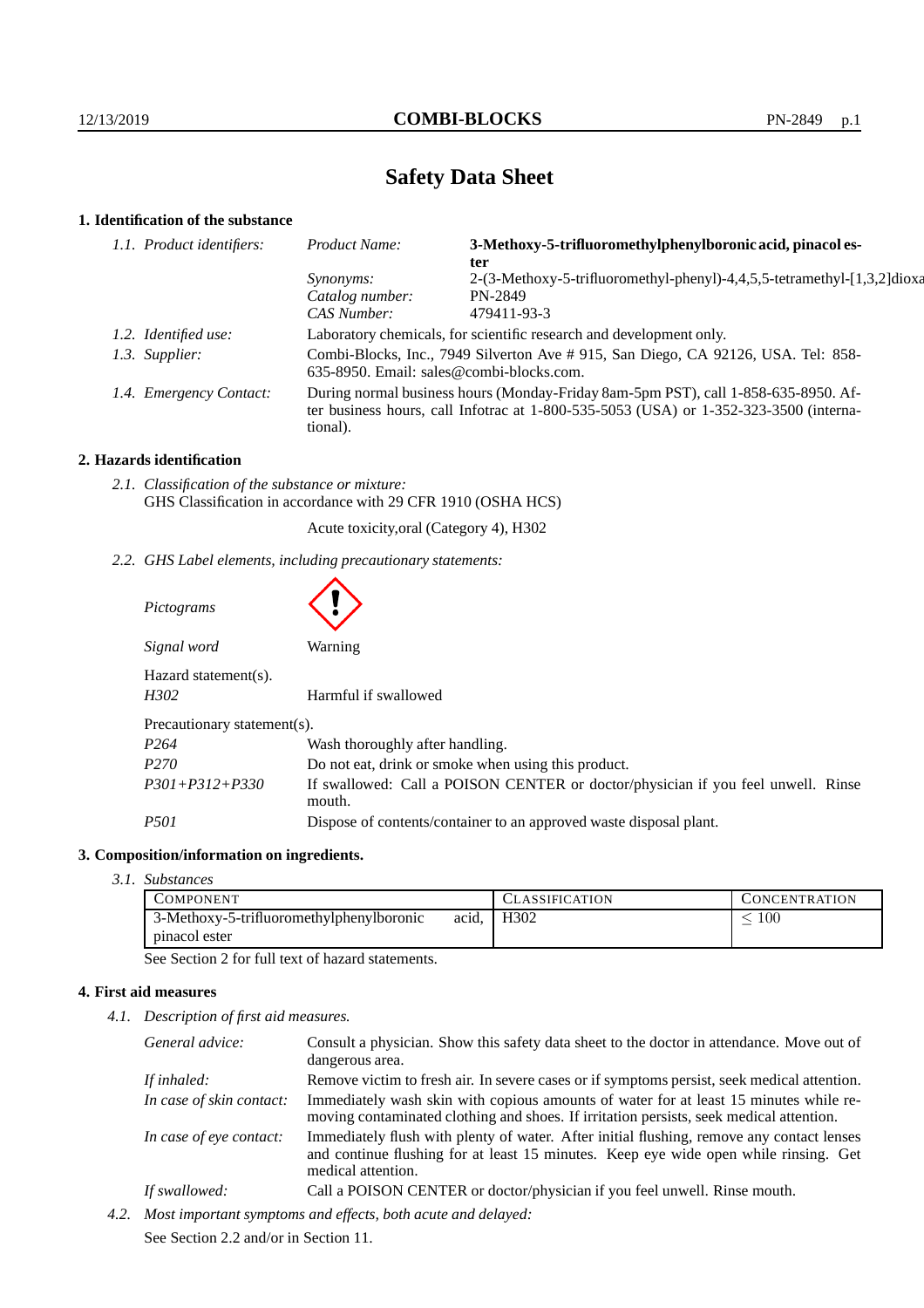*4.3. Indication of any immediate medical attention and special treatment needed:* No data.

## **5. Fire fighting measures**

- *5.1. Extinguishing media:* Use dry sand, dry chemical or alcohol-resistant foam for extinction.
- *5.2. Special hazards arising from the substance or mixture:* Carbon monoxide, hydrogen fluoride.
- *5.3. Advice for firefighters:* Wear self-contained breathing apparatus for firefighting if necessary.
- *5.4. Further information:* No data available.

## **6. Accidental release measures**

- *6.1. Personal precautions, protective equipment and emergency procedures:* Ensure adequate ventilation. Use personal protective equipment.
- *6.2. Environmental precautions:* Should not be released into the environment. See Section 12 for additional ecological information.
- *6.3. Methods and materials for containment and cleaning up:* Sweep up or vacuum up spillage and collect in suitable container for disposal.
- *6.4. Reference to other sections:* Refer to protective measures listed in Sections 8 and 13.

#### **7. Handling and storage**

- *7.1. Precautions for safe handling:* Avoid contact with skin and eyes. Avoid inhalation of vapour or mist. Keep away from sources of ignition - No smoking. Take measures to prevent the build up of electrostatic charge. For precautions see section 2.2.
- *7.2. Conditions for safe storage, including any incompatibilities:* Keep container tightly closed in a dry and well-ventilated place. Containers which are opened must be carefully resealed and kept upright to prevent leakage.
- *7.3. Specific end use(s):* Laboratory chemicals, for scientific research and development only.

#### **8. Exposure Controls / Personal protection**

*8.1. Control parameters:*

*Components with workplace control parameters:* Contains no substances with occupational exposure limit values. *8.2. Exposure controls:*

*Appropriate engineering controls:* Ensure that eyewash stations and safety showers are close to the workstation location. Ensure adequate ventilation, especially in confined areas.

*Personal protective equipment:*

| Eye/face protection:    | Wear appropriate protective eyeglasses or chemical safety goggles as described by OSHA's<br>eye and face protection regulations in 29 CFR 1910.133 or European Standard EN166.                                                                                                                                         |  |  |
|-------------------------|------------------------------------------------------------------------------------------------------------------------------------------------------------------------------------------------------------------------------------------------------------------------------------------------------------------------|--|--|
| Skin protection:        | Handle with gloves. Gloves must be inspected prior to use. Use proper glove removal<br>technique (without touching glove's outer surface) to avoid skin contact with this product.<br>Dispose of contaminated gloves after use in accordance with applicable laws and good<br>laboratory practices. Wash and dry hands |  |  |
| <b>Body Protection:</b> | Complete suit protecting against chemicals, Flame retardant antistatic protective clothing.,<br>The type of protective equipment must be selected according to the concentration and<br>amount of the dangerous substance at the specific workplace.                                                                   |  |  |
| Respiratory protection: | No protective equipment is needed under normal use conditions.                                                                                                                                                                                                                                                         |  |  |
|                         | Control of environmental exposure: Prevent further leakage or spillage if safe to do so. Do not let product enter<br>drains.                                                                                                                                                                                           |  |  |

#### **9. Physical and chemical properties**

*9.1. Information on basic physical and chemical properties*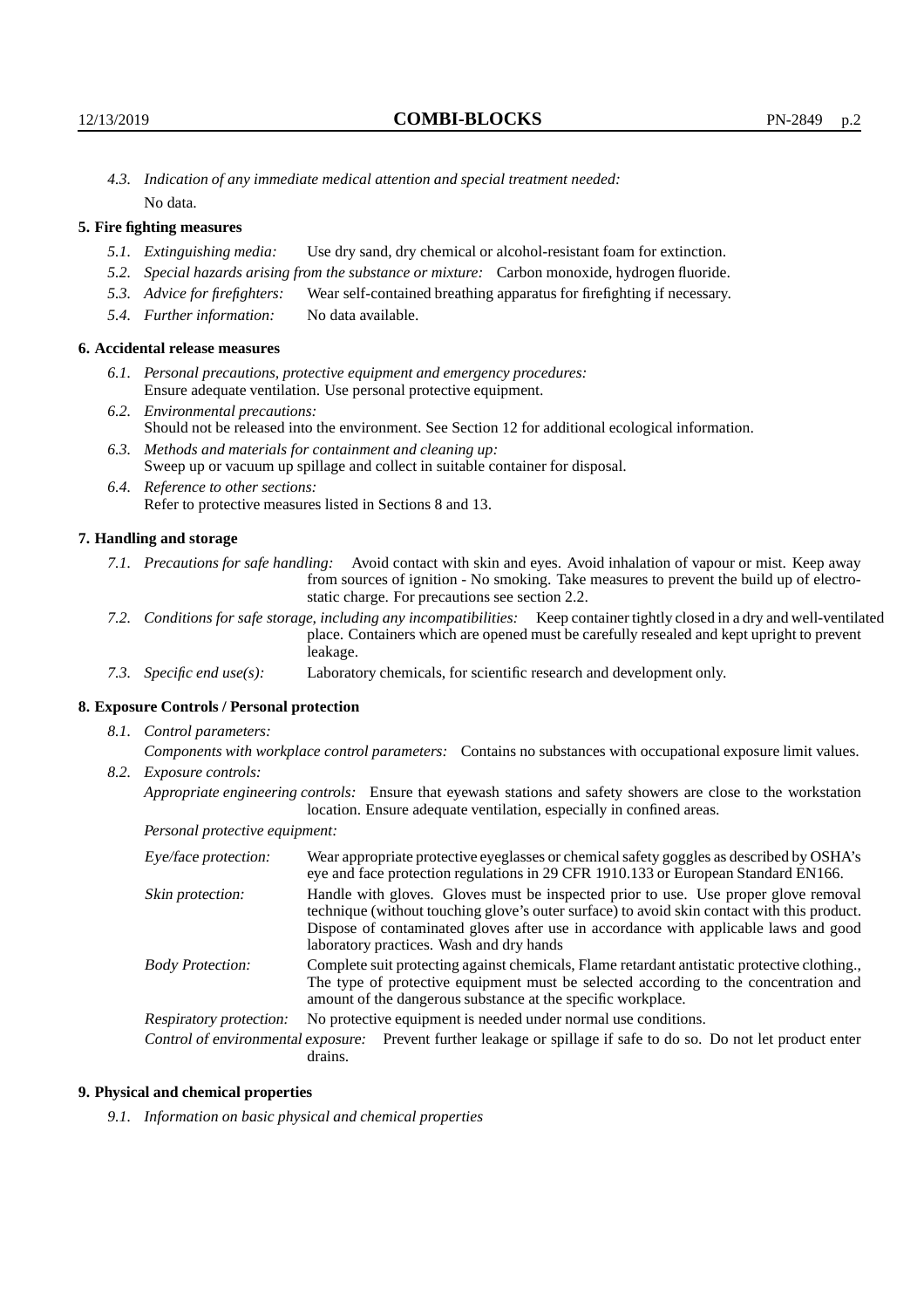| (a)      | Appearance:                                   | Solid        |
|----------|-----------------------------------------------|--------------|
| (b)      | Odour:                                        | No data      |
| (c)      | Odour Threshold:                              | No data      |
| (d)      | $pH$ :                                        | No data      |
| (e)      | Melting point/freezing point:                 | $40 - 50$ °C |
| (f)      | Initial boiling point and boiling range:      | No data      |
| (g)      | Flash point:                                  | No data      |
| (h)      | Evaporatoin rate:                             | No data      |
| (i)      | Flammability (solid, gas):                    | No data      |
| (j)      | Upper/lower flammability or explosive limits: | No data      |
| $\rm(k)$ | Vapour pressure:                              | No data      |
| (1)      | Vapour density:                               | No data      |
| (m)      | Relative density:                             | No data      |
| (n)      | Water solubility:                             | No data      |
| $\circ$  | Partition coefficient: n-octanol/water:       | No data      |
| (p)      | Auto-ignition:                                | No data      |
| (q)      | Decomposition temperature:                    | No data      |
| (r)      | Viscosity:                                    | No data      |
| (s)      | Explosive properties:                         | No data      |
| (t)      | Oxidizing properties:                         | No data      |

*9.2. Other safety information:*

| Formula          | $C_{14}H_{18}BF_3O_3$ |
|------------------|-----------------------|
| Molecular weight | 302.1                 |
| CAS Number       | 479411-93-3           |

#### **10. Stability and reactivity**

| 10.1. Reactivity | No data |
|------------------|---------|
|                  |         |

*10.2. Chemical stability* Stable under recommended storage conditions.

- *10.3. Possibility of hazardous reactions* No data
- *10.4. Conditions to avoid*
- *10.5. Incompatible material* No data.
- *10.6. Hazardous decomposition products:*

Hazardous decomposition products formed under fire conditions: Carbon monoxide, hydrogen fluoride. Other decomposition products: No data

In the event of fire: See Section 5.

## **11. Toxicological information**

*11.1 Information on toxicological effects*

| Acute toxicity:                                                                  | Harmful if swallowed.",                                                                                                                         |  |  |
|----------------------------------------------------------------------------------|-------------------------------------------------------------------------------------------------------------------------------------------------|--|--|
| Skin irritation/corrosion:                                                       | No data available.                                                                                                                              |  |  |
| Eye damage/irritation:                                                           | No data available.                                                                                                                              |  |  |
| Respiratory or skin sensitization:                                               | No data available.                                                                                                                              |  |  |
| Germ cell mutagenicity:                                                          | No data available.                                                                                                                              |  |  |
| Carcinogenicity:                                                                 | No data available.                                                                                                                              |  |  |
| Reproductive toxicity:                                                           | No data available.                                                                                                                              |  |  |
| Specific target organ system toxicity - single exposure: No data available.      |                                                                                                                                                 |  |  |
| Specific target organ system toxicity - repeated exposure:<br>No data available. |                                                                                                                                                 |  |  |
| Aspiration hazard:                                                               | No data available.                                                                                                                              |  |  |
| Additional information:                                                          | To the best of our knowledge, the chemical, physical and toxicological proper-<br>ties of this substance have not been thoroughly investigated. |  |  |

## **12. Ecological information**

| 12.1. Toxicity                      | No data available. |
|-------------------------------------|--------------------|
| 12.2. Persistence and degradability | No data available. |